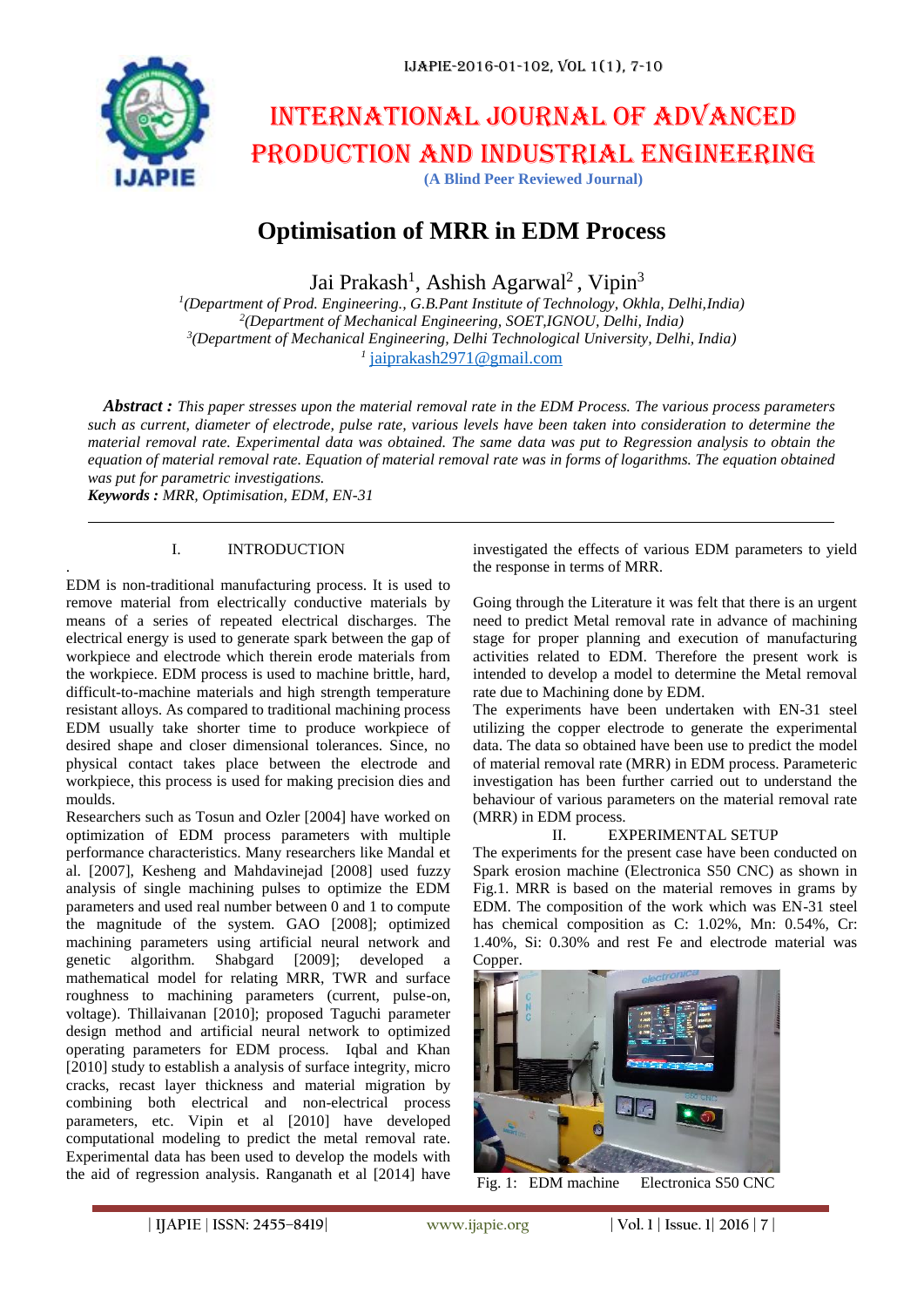

Fig. 2 Representation of 2<sup>3</sup>Central design

Experimental design and conditions

The first-order model was developed by an experimental design consisting of 12 experiments. Twelve experiments constitute Eight experiments  $(2^3$  factorial designs) and Four experiments (an added centre point repeated four times) as shown in Fig.2. This was done to predict the independent parameters as used in the Equation. The blocks provide the confidence interval of the parameters and help in the analysis of variance.

A second-order model is developed by adding six augment points to the factorial design. Depending on the capacity of the machine, an augment length of  $\pm 1$  was chosen. The augment points consist of three levels for each of the independent variables denoted by -1, 0, 1. These six experiments were repeated twice to develop the second-order model. The resulting 12 or 24 experiments form the central composite design Fig. 2 shows 2<sup>3</sup> designs.

### III. EXPERIMENTAL CONDITIONS AND RESULTS

All the experiments were run with kerosene dielectric. The levels of independent variables and coding identifications are presented in Table 1. Table 2 shows the experimental conditions together with the measured MRR values.

| Level           |       | Low | Medium | High |      |
|-----------------|-------|-----|--------|------|------|
|                 | V Low |     |        |      | High |
| Coding          | $-2$  | -1  |        |      | 2    |
| Electrode       |       | 8   | 10     | 12   | 14   |
| diameter        |       |     |        |      |      |
| $(mm)$ D        | 6     |     |        |      |      |
| Current $(A)$ I |       | 6   | 8      | 10   | 12   |
| Pulse time      |       | 6   |        | 8    |      |
| $(\mu s)$ P     | 5     |     |        |      |      |

Table 1: Levels of independent variables

| Table 2 Experimental conditions and results of EDM test |  |        |  |               |  |       |  |
|---------------------------------------------------------|--|--------|--|---------------|--|-------|--|
|                                                         |  | Coding |  | Electr<br>ode |  |       |  |
| Тr                                                      |  |        |  | diame         |  | Pulse |  |

#### ial N o. ter (mm) D Curre nt  $(A)$ I rate  $(us)$ R MRR (gms  $X_1$   $X_2$   $X_3$  D I R )  $1 \mid -1 \mid -1 \mid 3 \mid 6 \mid 6 \mid 0.754$  $2$  | 1 | -1 | -1 | 12 | 6 | 6 | 0.447 3 -1 1 -1 8 10 6 0.773 4 | 1 | 1 | -1 | 12 | 10 | 6 | 0.752 5 -1 -1 1 8 6 8 0.346 6 1 -1 1 12 6 8 0.589 7 | -1 | 1 | 1 | 8 | 10 | 8 | 0.638 8 1 1 1 1 1 1 1 1 1 0 8 0.621 9 0 0 0 10 8 7 0.595 10 0 0 0 10 8 7 0.658 11 0 0 0 10 8 7 0.645 12 0 0 0 10 8 7 0.641 13 -2 0 0 6 8 7 0.574 14 | 2 | 0 | 0 | 14 | 8 | 7 | 0.655 15 0 -2 0 10 4 7 0.303 16 0 2 0 10 12 7 0.895 17 0 0 -2 10 8 5 0.967 18 0 0 2 10 8 9 0.995 19 -2 0 0 6 8 7 0.575 20 | 2 | 0 | 0 | 14 | 8 | 7 | 0.655 21 0 -2 0 10 4 7 0.305 22 0 2 0 10 12 7 0.89 23 0 0 -2 10 8 5 0.966 24 0 0 2 10 8 9 0.956

## III. QUANTITATIVE METHODS Regression Analysis: log MRR versus log D, log I, log R

First-order model

The predicted MRR model for the first 12 block is:

log MRR = - 0.092 - 0.019 log D + 0.601 log I - 0.762 log R (1)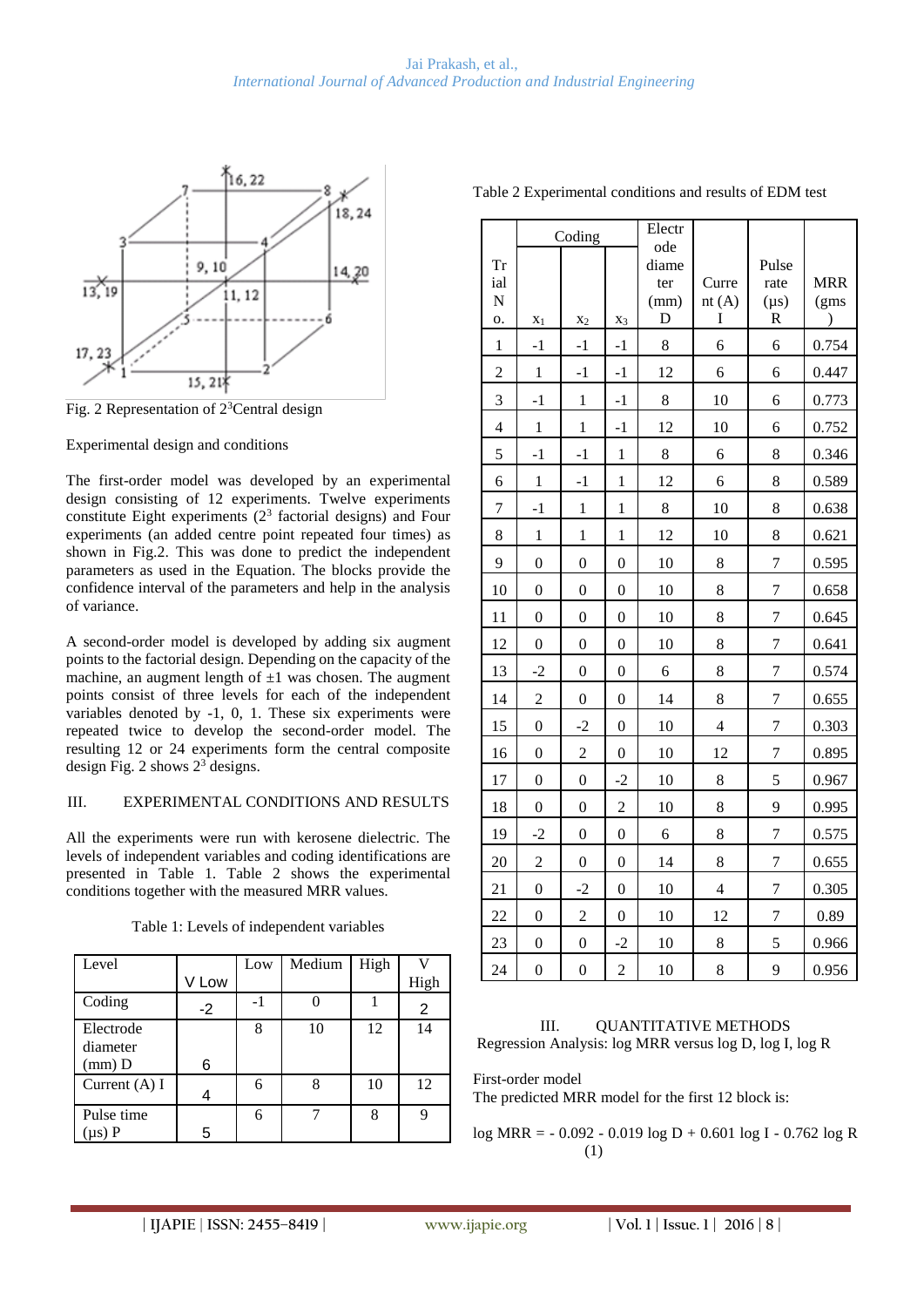| Source      | DF | SS.      | MS       | F     | р     |
|-------------|----|----------|----------|-------|-------|
| Regression  | 3  | 0.053715 | 0.017905 | 2.59  | 0.126 |
| Residual    | 8  | 0.055368 | 0.006921 |       |       |
| Error       |    |          |          |       |       |
| Lack of Fit |    | 0.054269 | 0.010854 | 29.63 | 0.009 |
| Pure Error  | 3  | 0.001099 | 0.000366 |       |       |
| Total       |    | 0.109083 |          |       |       |

Table 3: Analysis of variance for 12 tests

The analysis of variance is shown in Table 3. The ratio of lack of fit to pure error i.e F-statistics is 29.63, whilst the P-statistics is 0.009. Therefore, the model is adequate for determination of MRR prediction. So the MRR with the usage of Equation (1) has been transformed as

$$
MRR = \frac{0.8091 * 1^{0.601}}{D^{0.019} * R^{0.762}}
$$
 (2)

It is also evident from the equation obtained that the pulse rate is a dominant factor, followed by current and electrode diameter because of the respective values of exponents.

Equation 2 have been used to develop metal removal rate contours respectively in the electrode diameter - current plane for pulse rate 6µs as shown in Fig. 3. These contours facilitate to predict beforehand the metal removal rate at any zone of the experimental domain. One can also use these contours for comparing various MRR to predict the machining parameters.



Fig. 3**:** Dual response contours of first- order MRR in the electrode diameter-current plane for pulse rate 6 µs



Fig. 4 Dual response contours of second- order MRR in the electrode diameter-current plane for pulse rate 6 µs

#### **Second-order model**

Even though the first-order model was found to be adequate, the second-order model was

postulated to extend the variables range in obtaining the relationship between the MRR and the machining independent variables. The model was based on the central composite design with added augment points to the nucleus of the design. The distance of the augment points was 1 unit.

The model equation is given by:

 $-0.10 \log D * \log I +11.2 \log D * \log R +1.84 \log I * \log R$ - 0.70 logD \* logD - 0.923 logI \* logI + 9.95 logR \* logR log MRR =15.4 - 7.87 log D + 0.99 log I- 29.6 log R ……………….(3)

The analysis of variance as shown in Tables 4 indicates that the ratio of lack of fit to pure error i.e. F-statistics is 95.41, whilst the P-statistics is 0.000. The contours show the same trend and thereby confirm that the first-order model is adequate for the present context. Figure 4 is a plot of the dual response of metal removal rate.

| <b>Table 4:</b> Analysis of variance for second-order model. |          |          |       |       |  |  |
|--------------------------------------------------------------|----------|----------|-------|-------|--|--|
| DF                                                           | SS       | MS       |       |       |  |  |
|                                                              | 0.433625 | 0.048181 | 9.93  | 0.000 |  |  |
| 14                                                           | 0.067897 | 0.004850 |       |       |  |  |
|                                                              |          |          |       |       |  |  |
|                                                              | 0.066640 | 0.013328 | 95.41 | 0.000 |  |  |
|                                                              | 0.001257 | 0.000140 |       |       |  |  |
| 23                                                           | 0.501522 |          |       |       |  |  |
|                                                              |          |          |       |       |  |  |

**Table 4:** Analysis of variance for second-order model.

#### IV. CONCLUSION

- (1) The material removal rate equation shows that the pulse rate is the main influencing factor, followed by current and electrode diameter in the operation model.
- (2) Dual-response contours provide useful information about the maximum attainable material removal rate as a function of all three independent variables.
- (3) For a particular MRR, Electrode diameter decreases with the increase in the current supplied.